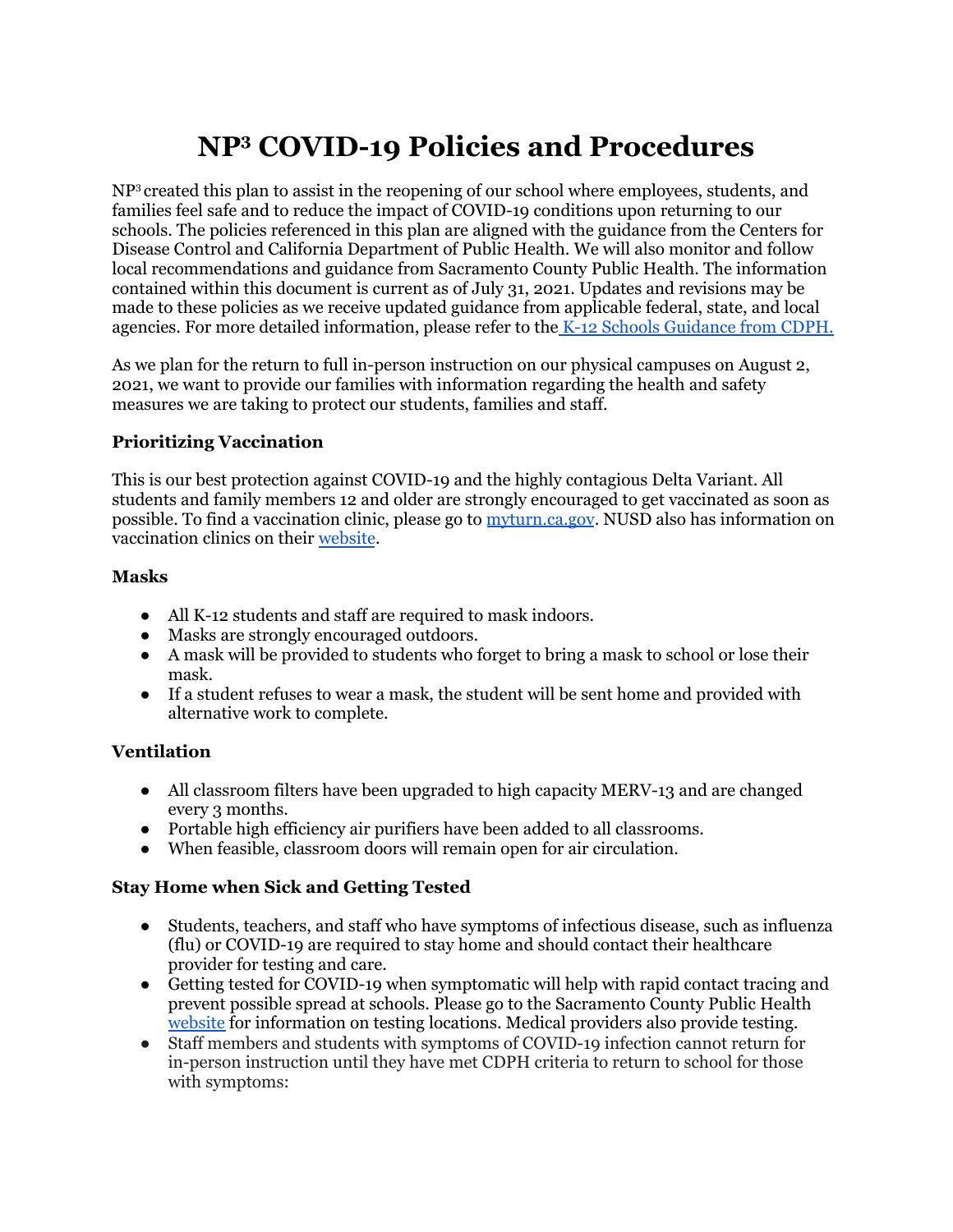- At least 24 hours have passed since resolution of fever without the use of fever-reducing medications; and
- Other symptoms have improved; and
- They have a negative test for SARS-CoV-2, OR a healthcare provider has provided documentation that the symptoms are typical of their underlying chronic condition (e.g., allergies or asthma) OR a healthcare provider has confirmed an alternative named diagnosis (e.g., Streptococcal pharyngitis, Coxsackie virus), OR at least 10 days have passed since symptom onset.

#### **COVID-19 Testing**

NP <sup>3</sup> will provide rapid antigen testing for symptomatic students and staff, as needed. In addition, we have the capacity to administer rapid testing in certain situations, such as testing of close contacts, testing of students in extracurricular activities, and testing students before participation in events.

# **Quarantine Policies**

NP <sup>3</sup> will follow all quarantine guidance and recommendations issued by CDPH and Sacramento County Public Health.

#### **Quarantine for vaccinated close contacts**

For those who are vaccinated, NP<sup>3</sup> will follow the **CDPH** Guidance for Fully [Vaccinated](https://www.cdph.ca.gov/Programs/CID/DCDC/Pages/COVID-19/COVID-19-Public-Health-Recommendations-for-Fully-Vaccinated-People.aspx) People regarding quarantine. Asymptomatic students and staff members are not required to quarantine if exposed; however they must continue to monitor for symptoms.

#### **Quarantine for unvaccinated students for exposures when both parties were wearing a mask, as required in K-12 indoor settings**

In situations where both parties are masked, students may be eligible to complete a modified quarantine (quarantine at home except to attend in-person instruction) if certain conditions are met (asymptomatic, appropriate mask usage, twice weekly testing, continued quarantine for all activities other than in-person instruction).

#### **Quarantine for unvaccinated close [contacts](https://www.cdph.ca.gov/Programs/CID/DCDC/Pages/COVID-19/COVID-19-Quarantine.aspx) who were not wearing masks or for whom the infected individual was not wearing a mask during the indoor exposure**

In situations where one or more parties was not masked, individuals who remain asymptomatic may discontinue quarantine:

- After day 10 from the date of last exposure; OR
- After Day 7 if tested negative using a specimen collected after Day  $5$  from the date of last exposure.

To discontinue quarantine before 14 days following last known exposure, asymptomatic close contacts must:

- Continue daily self-monitoring for symptoms through Day 14 from last known exposure; AND
- Follow all recommended non-pharmaceutical interventions (e.g., wearing a mask when around others, hand washing, avoiding crowds) through Day 14 from last known exposure.

If any symptoms develop during this 14-day period, the exposed person must immediately isolate, get tested and contact their healthcare provider with any questions regarding their care.